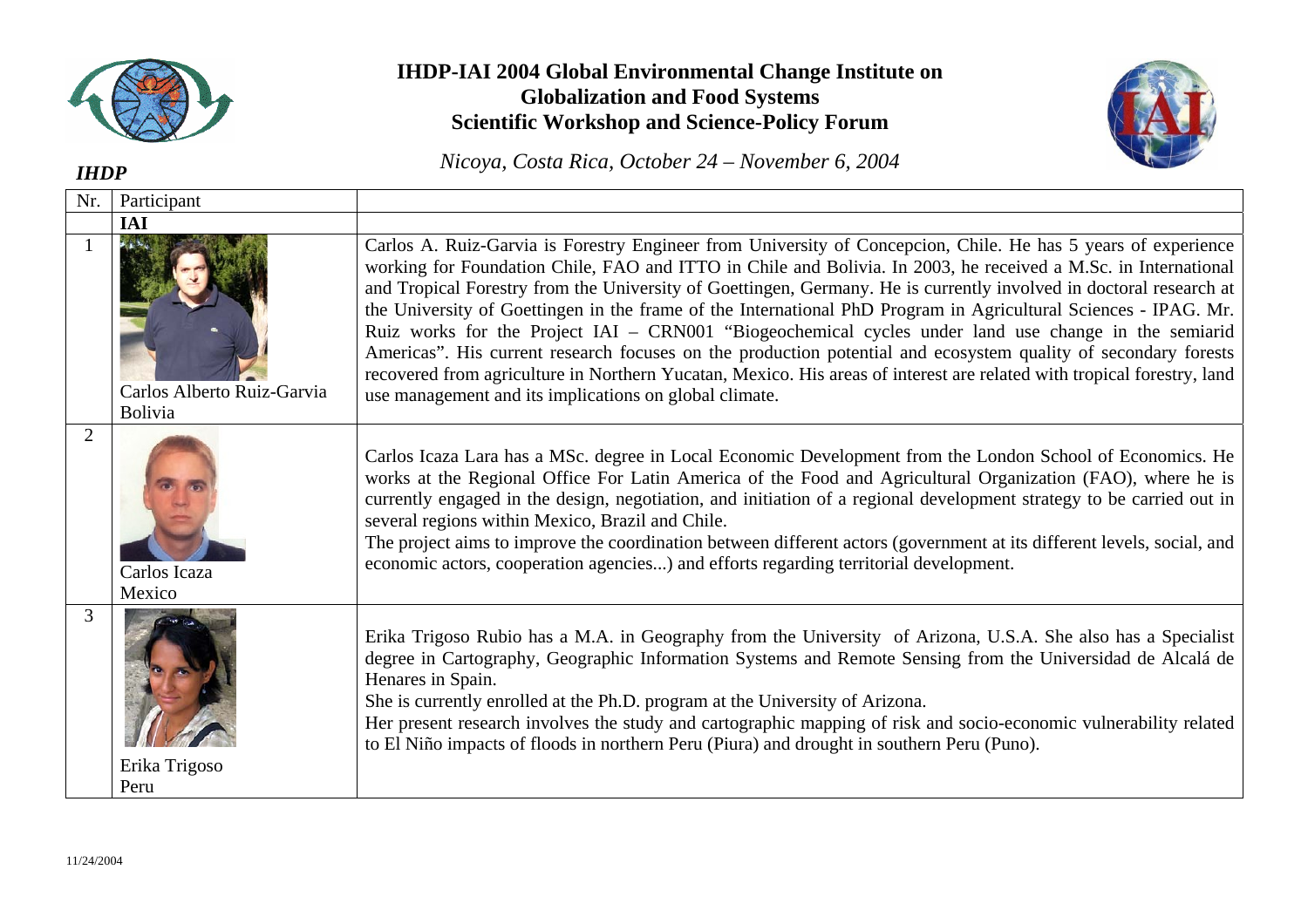| 4              | <b>Ines Margarita Torres Rivero</b><br>Cuba | Profesora de Filosofía y Sociedad de la Facultad de Humanidades de la Universidad de Pinar del Río-Cuba.<br>Investigadora del centro de Estudio de Desarrollo Cooperativo y Comunitario de dicho país. Master en desarrollo<br>social y Ciencia Sociales.<br>Actualmente facilita el desarrollo de un proyecto local de impacto comunitario y doméstico que constituye el<br>fundamento práctico del doctorado que realiza.                                                                                                    |
|----------------|---------------------------------------------|--------------------------------------------------------------------------------------------------------------------------------------------------------------------------------------------------------------------------------------------------------------------------------------------------------------------------------------------------------------------------------------------------------------------------------------------------------------------------------------------------------------------------------|
| 5              | José Pedro Castaño<br>Uruguay               | José Castaño was graduated as Agronomy Engineer from the Universidad de la República, Uruguay.<br>He works at the Uruguayan National Agricultural Research Institute in the GRAS Unit who the main objectives are<br>evaluate impacts of climate change/variability in agriculture/livestock systems and monitoring actual vegetation<br>condition (pastures and crops) with remote sensed images and GIS.                                                                                                                     |
| 6              | Magali Garcia<br>Bolivia                    | Magali Garcia Cardenas holds a Ph.D. degree from the Katholieke Universiteit Leuven, Belgium. She works in the<br>State University of La Paz, in the Faculty of Agronomy as well as in the National Programme of Climate Change of<br>Bolivia, working on vulnerability and adaptation topics of the agricultural of her country, specially working with<br>reaction of farmer communities to extreme meteorological events.                                                                                                   |
| $\overline{7}$ | Man Yu Chang<br><b>Brazil</b>               | Man Yu Chang's background is socio-economist in rural development. She received a PhD in Environment and<br>Development from the Federal University of Paraná. Currently she is assisting the Department of Environment of<br>the State of Paraná to design forest carbon projects in micro watershed at ecologically sensitive areas in the state.<br>The project aims at selling carbon credits as an additional incentive for farmers to restore their legal forest reserve<br>and riparian vegetation in their properties. |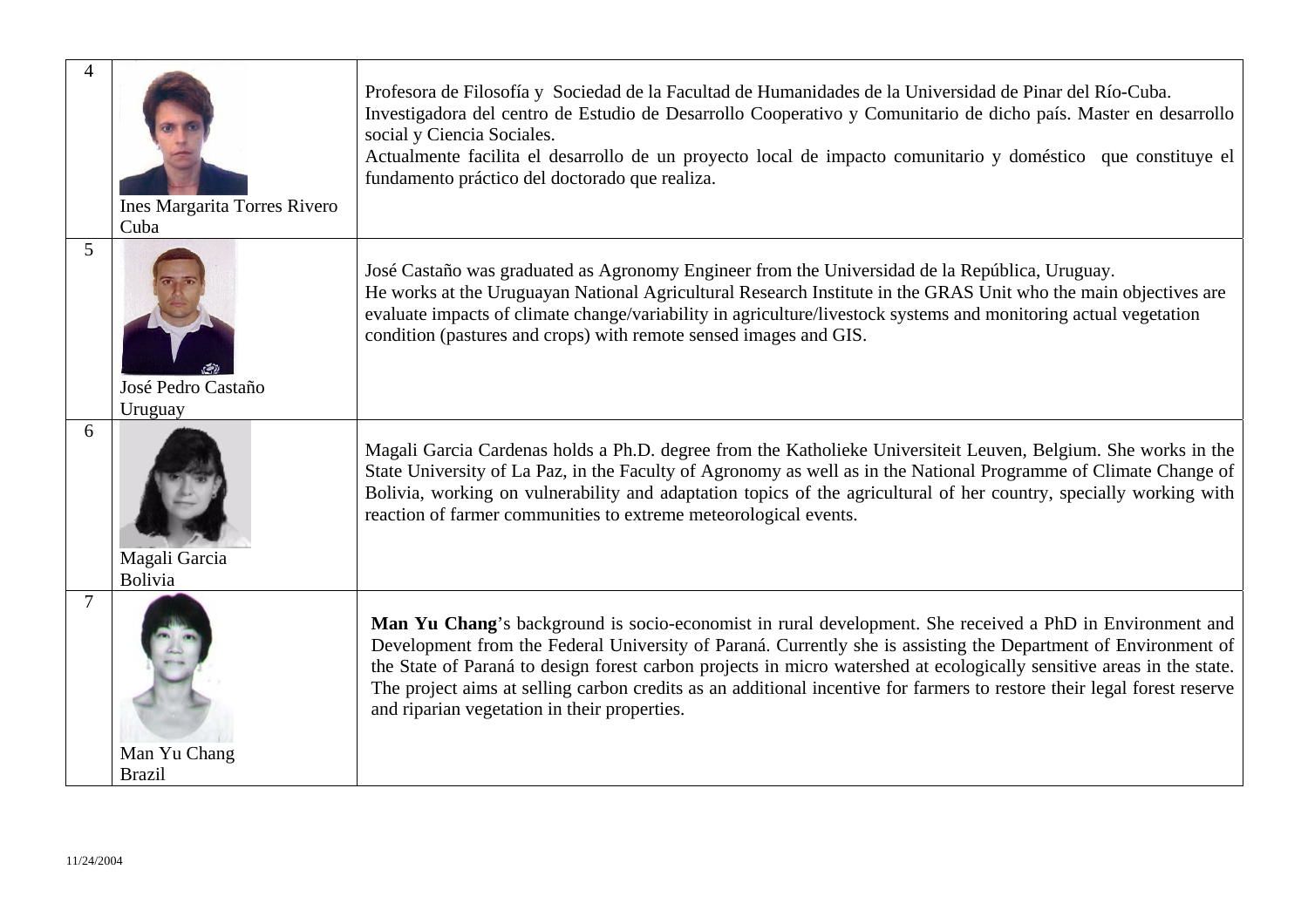| 8  | Maria Methol<br>Uruguay                     | Maria Methol is Agronomy Engineer from the Agronomy College, Uruguay National University. She is currently<br>enrolled at the Master of Science program at the University of Montevideo (final thesis in process on Integration<br>Policies and International Commerce). She works as Advisor at Agricultural Policy and Programming Office<br>(OPYPA) of the Ministry of Livestock, Agriculture and Fishery of Uruguay (MGAP). Her activities are technical<br>support of Minister's decision related on agricultural and environmental policies, mainly climate change, methane in<br>Agricultural Sector, sustainable development, biodiversity and Agricultural Insurance Program.                                                                                                                                                                                                                                                                                                                                                                                 |
|----|---------------------------------------------|------------------------------------------------------------------------------------------------------------------------------------------------------------------------------------------------------------------------------------------------------------------------------------------------------------------------------------------------------------------------------------------------------------------------------------------------------------------------------------------------------------------------------------------------------------------------------------------------------------------------------------------------------------------------------------------------------------------------------------------------------------------------------------------------------------------------------------------------------------------------------------------------------------------------------------------------------------------------------------------------------------------------------------------------------------------------|
| 9  | Rodolfo Osório de Oliveira<br><b>Brazil</b> | Rodolfo Osório de Oliveira is an Agronomical Engineer and received his Master of Science degree in Economic<br>Development from the State University of Campinas, Brazil. He works at Food and Agriculture Organization<br>Regional Office for Latin America and the Caribbean – FAO RLC, in the Policy Assistance Branch. He is currently<br>involved with the regional and territorial development approach, participating in a project that aims to promote the<br>institutional strengthening of the articulation forums between social actors since the local level to the planning and<br>implementation levels of the regional and territorial development strategies. He is also working with the food<br>security and rural extension themes in Latin America.                                                                                                                                                                                                                                                                                                |
| 10 | Sandra Mejía Mendoza<br>Nicaragua           | Sandra Mejía received a M.Sc. degree in Rural Development and Land Ecology Survey, from the International<br>Institute for Geoinformation Science and Earth Observation (ITC) in Enschede, The Netherlands, she also holds a<br>M.Sc. in Food Security and Nutrition from the University Centro Americana (UCA) of Nicaragua. During her<br>career she has been involved in different projects and researches within governmental and international<br>organizations dealing with local development, strengthening of local Government, natural resources management,<br>governance, food security promotion of Remote Sensing/GIS at national and local level and related issues. She had<br>participated in the publication of several proposals and scientific articles dealing with the former issues mentioned.<br>She is currently part of a team work in Natural Resources Management project. This project aims to devise a<br>strategy for the management of a protected area and the forestry management plan for the Northern part of<br>Nicaragua as well. |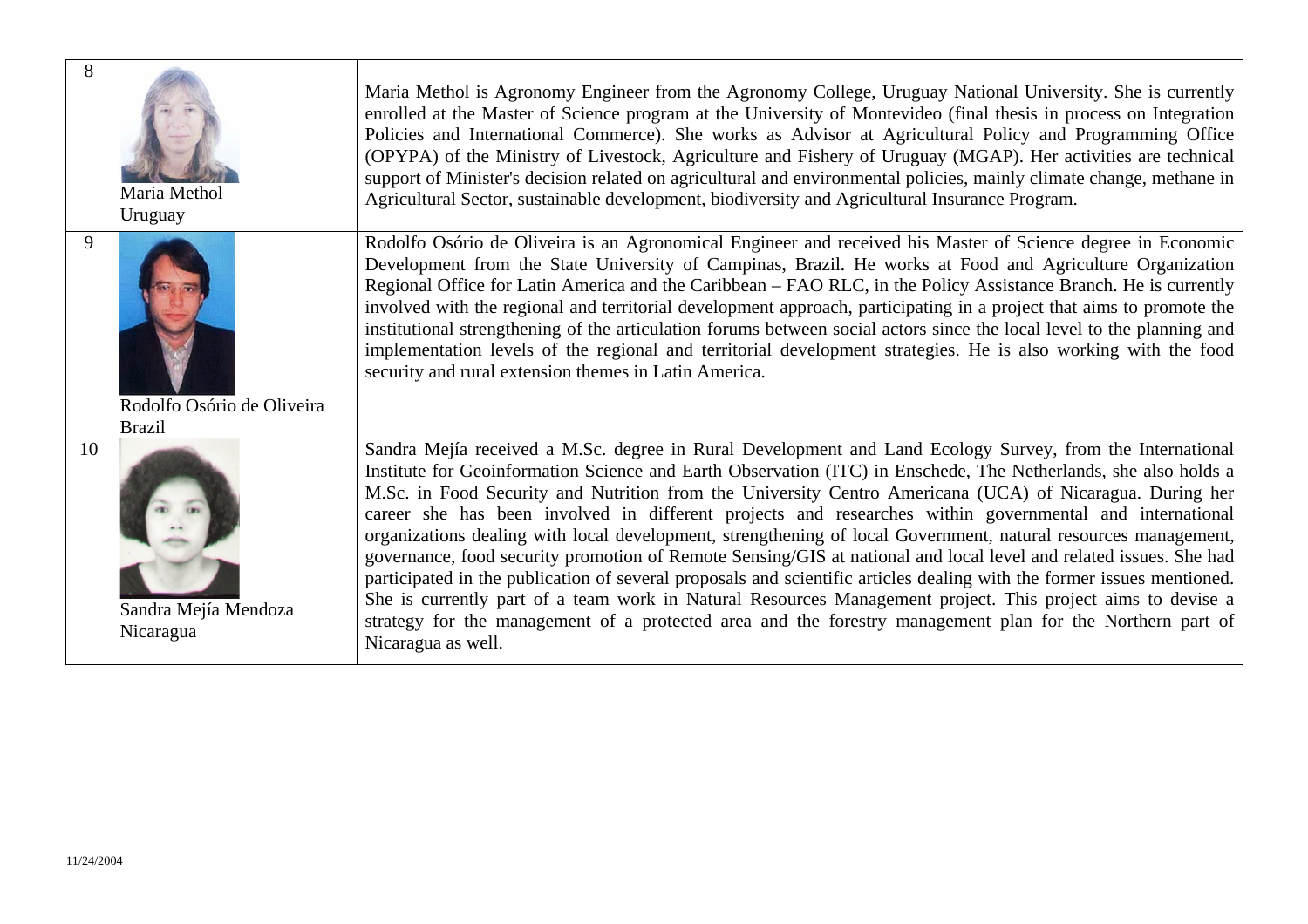| <sup>11</sup> | Sergio Omar Saldaña-Zorrilla<br>Mexico        | Sergio O. Saldaña-Zorrilla is a Ph.D. candidate in economics at the Vienna University of Economics (WU-Wien),<br>and has recently served as a Collosio Fellow at the International Institute for Applied Systems Analysis (IIASA).<br>Most recently, he received an award from the World Bank to pursue research on financing strategies for economic<br>losses due to natural disasters in the Mexican agricultural sector. Currently, he is a fellow at the START-IIASA<br>Advanced Institute on Vulnerability to Environmental Global Change, conducting research on the effects of natural<br>disasters and trade liberalization on the agricultural livelihoods and its implications upon the poor. Mr. Saldaña<br>worked four years within the Mexican federal government as Head of Department at the Ministry of Finance, and<br>previously as financial advisor at the Chamber of Representatives. He is committed to building on his current<br>research for a genuine reduction of poverty in Mexico, and to working towards a broader planning and design of<br>governmental policies for the economic development of Mexico. |
|---------------|-----------------------------------------------|-------------------------------------------------------------------------------------------------------------------------------------------------------------------------------------------------------------------------------------------------------------------------------------------------------------------------------------------------------------------------------------------------------------------------------------------------------------------------------------------------------------------------------------------------------------------------------------------------------------------------------------------------------------------------------------------------------------------------------------------------------------------------------------------------------------------------------------------------------------------------------------------------------------------------------------------------------------------------------------------------------------------------------------------------------------------------------------------------------------------------------------------|
| 12            | Tania Zambrano<br>Venezuela                   | Tania Zambrano is Forest Engineer and recently she has gotten a Doctorate in Tropical Ecology from the Instituto<br>de Ciencias Ambientales y Ecológicas (ICAE), Universidad de Los Andes, Venezuela.<br>She is part of the RICAS a co-operative research network studying the patterns of biodiversity on Andes and<br>Savanna ecosystems.<br>She is currently working in a project about criteria and indicators for assessing the sustainability of the tropical<br>forest management in Venezuela. It involves policy and legal framework, investment, production, techniques,<br>ecological, and social aspects, and its impacts on the forest managed.                                                                                                                                                                                                                                                                                                                                                                                                                                                                              |
|               | <b>CEMEDE</b>                                 |                                                                                                                                                                                                                                                                                                                                                                                                                                                                                                                                                                                                                                                                                                                                                                                                                                                                                                                                                                                                                                                                                                                                           |
| 13            | <b>Herbert Yanes</b><br>Honduras              |                                                                                                                                                                                                                                                                                                                                                                                                                                                                                                                                                                                                                                                                                                                                                                                                                                                                                                                                                                                                                                                                                                                                           |
| 14            | Maria Ernestina Ardón<br>Quezada<br>Guatemala |                                                                                                                                                                                                                                                                                                                                                                                                                                                                                                                                                                                                                                                                                                                                                                                                                                                                                                                                                                                                                                                                                                                                           |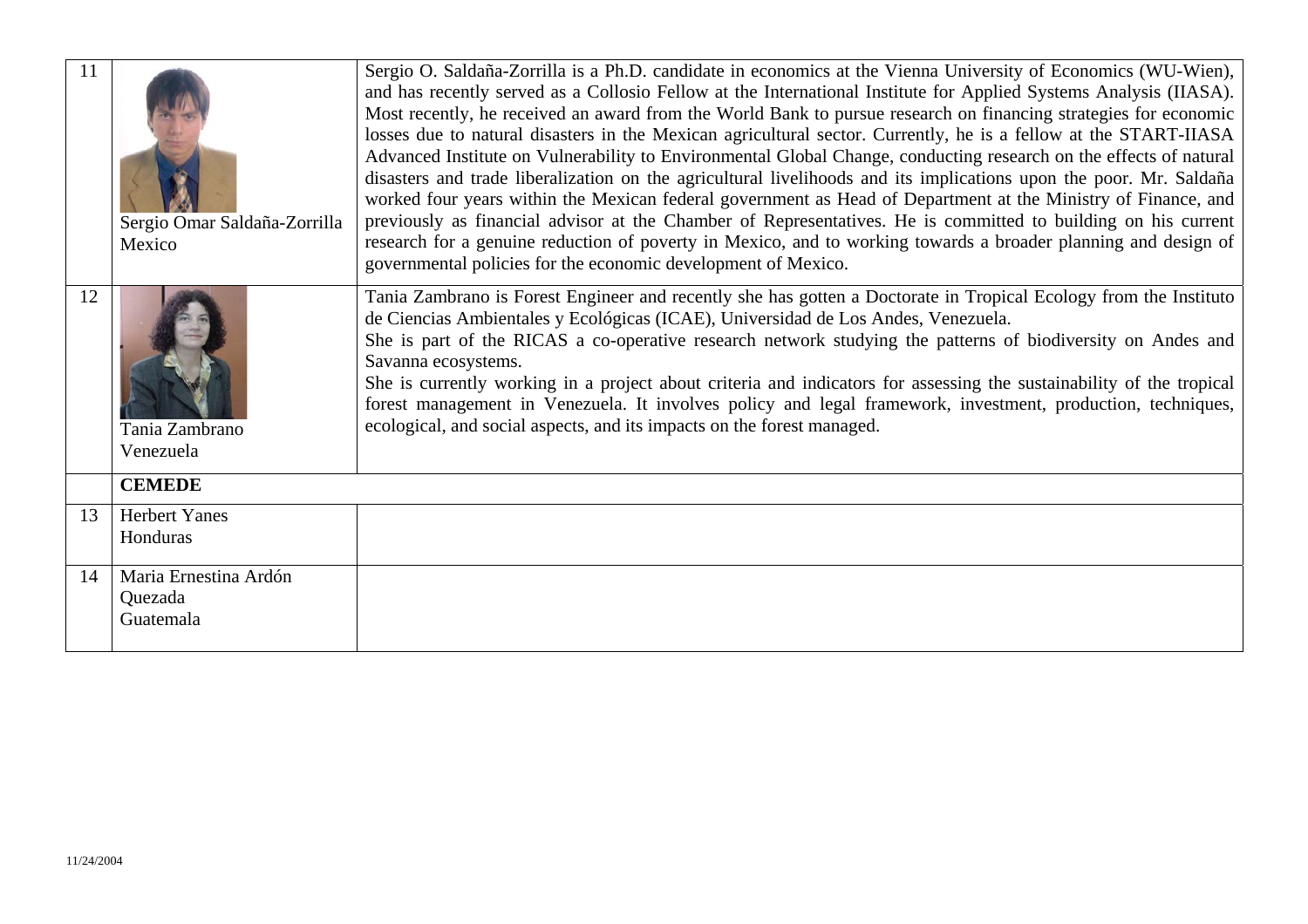|    | <b>IHDP</b>                                    |                                                                                                                                                                                                                                                                                                                                                                                                                                                                                                                                                                                                                                                                                                                                                                                                                                                                                                                                                        |
|----|------------------------------------------------|--------------------------------------------------------------------------------------------------------------------------------------------------------------------------------------------------------------------------------------------------------------------------------------------------------------------------------------------------------------------------------------------------------------------------------------------------------------------------------------------------------------------------------------------------------------------------------------------------------------------------------------------------------------------------------------------------------------------------------------------------------------------------------------------------------------------------------------------------------------------------------------------------------------------------------------------------------|
| 15 | Barthelemy G. Honfoga<br>Benin                 | Mr. Barthelemy G. Honfoga holds a MSc degree in agricultural economics from the University of Abomey-Calavi<br>(Benin), 1986. He worked 10 years with the International Institute for Soil Fertility and Agricultural Development,<br>IFDC-Africa Division based in Lome, Togo and served for 4 years as Programme Officer of the Foundation for<br>Sustainable Food Security in Central West Africa (SADAOC) in Ouagadougou, Burkina Faso. Under the<br>collaboration between the Centre for Development Studies / University of Groningen (The Netherlands) and the<br>Faculty of Agricultural Sciences / University of Abomey-Calavi (Benin), he is now conducting a Ph.D. research on<br>fertilizer marketing and agricultural intensification in Benin. He has a keen interest in policy capacity-building to<br>develop the private sector towards an increased agricultural productivity and agricultural market integration in West<br>Africa. |
| 16 | Charyty Kagiso Kerapeletswe<br><b>Botswana</b> | Charity K. Kerapeletswe has a PhD in Environmental Economics from University of York in United Kingdom<br>(UK).<br>She is currently a research fellow at Botswana Institute for Development Policy Analysis (BIDPA) in Botswana.<br>Charity's research is mainly on development policy analysis specifically in biodiversity conservation and<br>livelihoods especially community participation and governance in natural resources management.<br>Other areas of focus are gender, welfare, food security and poverty as well as agriculture and land use.                                                                                                                                                                                                                                                                                                                                                                                            |
| 17 | Marie J. Rarieya<br>Kenya                      | Marie Rarieya received an M.S. in Information Systems from the University of Sunderland, UK. She is currently a<br>doctoral candidate in the Department of Science and Technology Studies at Rensselaer Polytechnic Institute.<br>Her research focuses on the ways transfer and adoption of new and improved agricultural technologies and<br>information infrastructure can support the agriculture and sustainable development.<br>She is particularly interested on the advocacy of and options for "scaling up" technologies aimed at increasing food<br>production. Prior to joining Rensselaer, Marie spent nine years working for the World Agroforestry Centre in<br>Nairobi, Kenya.                                                                                                                                                                                                                                                           |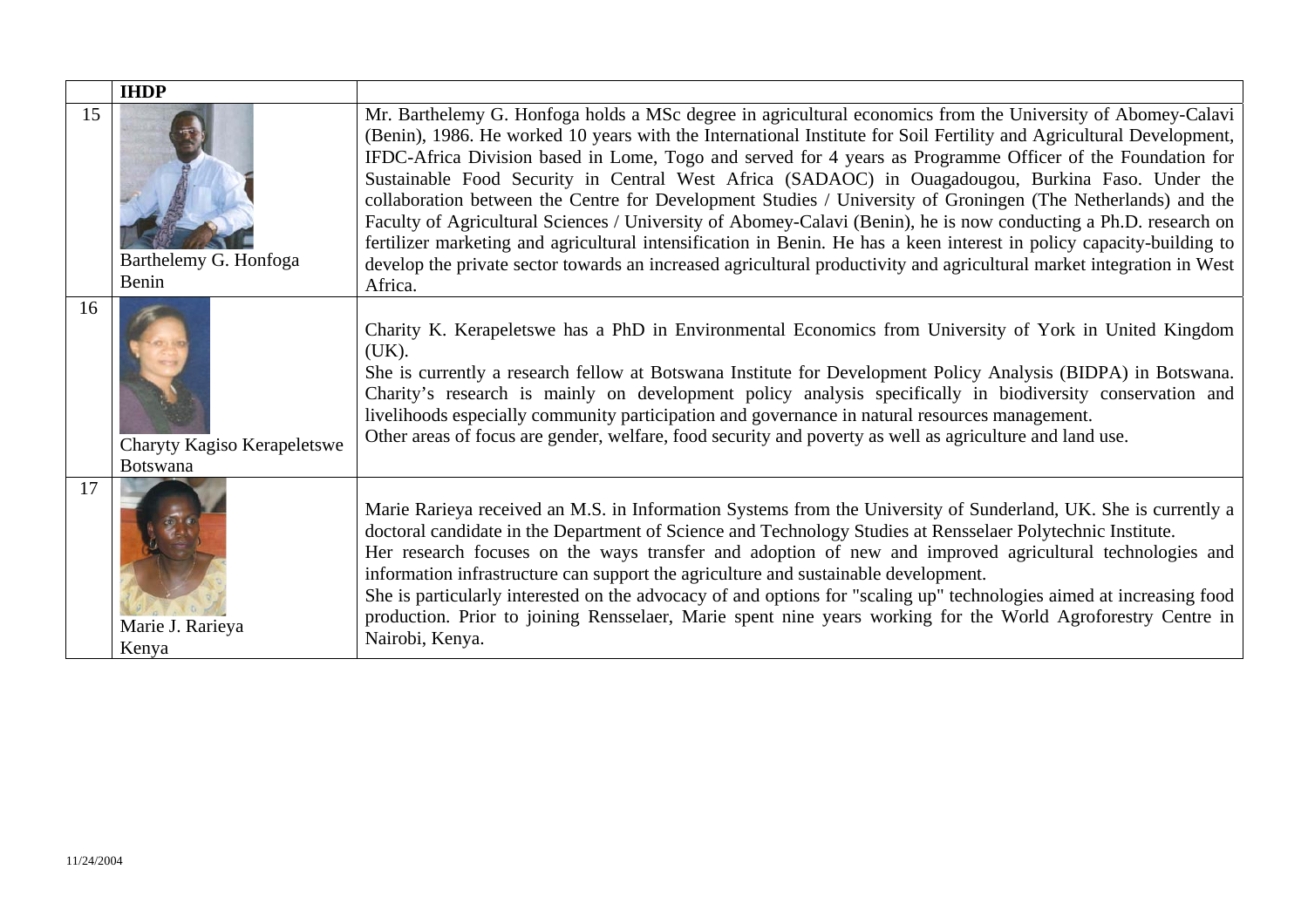| 18 |                                        | Leonard Unganai is an Agroclimatologist by profession. He holds a PhD (Climatology) from the University of                                                                                                                                                                                                                                                                                                                                                                                                                                                                                                                                                                                                                                                                                                                                                                                                                                                                        |
|----|----------------------------------------|-----------------------------------------------------------------------------------------------------------------------------------------------------------------------------------------------------------------------------------------------------------------------------------------------------------------------------------------------------------------------------------------------------------------------------------------------------------------------------------------------------------------------------------------------------------------------------------------------------------------------------------------------------------------------------------------------------------------------------------------------------------------------------------------------------------------------------------------------------------------------------------------------------------------------------------------------------------------------------------|
|    |                                        | Witwatersrand (South Africa), MSc in Agrometeorology from Reading University (England), BSc in Agricultural<br>Economics (University of Zimbabwe), and Diploma in Business Administration (Zimbabwe Institute of                                                                                                                                                                                                                                                                                                                                                                                                                                                                                                                                                                                                                                                                                                                                                                  |
|    |                                        | Management). Leonard has worked with the SADC Drought Monitoring Centre as a Regional Agrometeorology                                                                                                                                                                                                                                                                                                                                                                                                                                                                                                                                                                                                                                                                                                                                                                                                                                                                             |
|    |                                        | Expert and the Zimbabwe Weather Service where he has served in a number of capacities until appointment to                                                                                                                                                                                                                                                                                                                                                                                                                                                                                                                                                                                                                                                                                                                                                                                                                                                                        |
|    |                                        | Deputy Directorship in 2002. He has to his credit a number of international peer reviewed publications and chapters<br>in books.                                                                                                                                                                                                                                                                                                                                                                                                                                                                                                                                                                                                                                                                                                                                                                                                                                                  |
|    |                                        | He chairs the Board of Trustees of the UNDP Africa 2000+ Network Foundation. Africa 2000+ is a Non-                                                                                                                                                                                                                                                                                                                                                                                                                                                                                                                                                                                                                                                                                                                                                                                                                                                                               |
|    |                                        | governmental Organization using the Participatory Development Model to uplift the living standards of the rural                                                                                                                                                                                                                                                                                                                                                                                                                                                                                                                                                                                                                                                                                                                                                                                                                                                                   |
|    | Shuni Leonard Unganai                  | poor in selected parts of Zimbabwe. Leonard has also been involved in climate change research and the applications                                                                                                                                                                                                                                                                                                                                                                                                                                                                                                                                                                                                                                                                                                                                                                                                                                                                |
|    | Zimbabwe                               | of climate information for the benefit of small-holder farmers in the country. His main research interests are in                                                                                                                                                                                                                                                                                                                                                                                                                                                                                                                                                                                                                                                                                                                                                                                                                                                                 |
|    |                                        | global environmental change with special emphasis on detection, prediction, impacts and adaptation.<br>Leonard is married and has four lovely children, three boys and a girl.                                                                                                                                                                                                                                                                                                                                                                                                                                                                                                                                                                                                                                                                                                                                                                                                    |
| 19 | Jiehua Lu                              |                                                                                                                                                                                                                                                                                                                                                                                                                                                                                                                                                                                                                                                                                                                                                                                                                                                                                                                                                                                   |
|    | China                                  |                                                                                                                                                                                                                                                                                                                                                                                                                                                                                                                                                                                                                                                                                                                                                                                                                                                                                                                                                                                   |
| 20 | Kanthi Wijetunge<br>Sri Lanka          | Kanthi Wijetunge received a B.Sc. from the University of Colombo & Master degree in Public Administration from<br>the University of Sri Jayawardenapura, Sri Lanka. She is a Senior Officer of the Sri Lanka Administrative Service<br>and currently works as the Additional Secretary to the Ministry of Information and Media. Before this she held the<br>posts of Senior Assistant Secretary of the Ministry of Science and Technology and the Director of Women's Bureau<br>of Sri Lanka. She is a Humphrey Fellow and has completed one-year professional development program at Rutgers<br>University, New Jersey, U.S.A. She has gained multi disciplinary experience through working in the Public Sector<br>and has particular expertise in integrating gender concerns into development policy & programs. She has been<br>involved in formulating a number of policies & programs related to food security, addressing women's vulnerability<br>in globalizing world. |
| 21 | Lilibeth Acosta-Michlik<br>Philippines |                                                                                                                                                                                                                                                                                                                                                                                                                                                                                                                                                                                                                                                                                                                                                                                                                                                                                                                                                                                   |
| 22 | Suruchi Bhadwal<br>India               | Suruchi Bhadwal has done her Masters in Environmental Sciences and has since then been working in the field of<br>climate change. Her work has been mainly related to impacts, vulnerability and adaptation assessments.<br>Some of the projects worth mentioning relating her involvement include a study on, Vulnerability to climate change<br>in the Indian agricultural sector in the context of economic globalization, a study supported by CIDA and the<br>Government of Norway, and her contribution to the Vulnerability and Adaptation component as part of India's first<br>national communications submitted to the UNFCCC.<br>She has published several papers on related issues and will be contributing to the IPCC AR4 WGII Report in the<br>capacity of a Lead Author.                                                                                                                                                                                          |